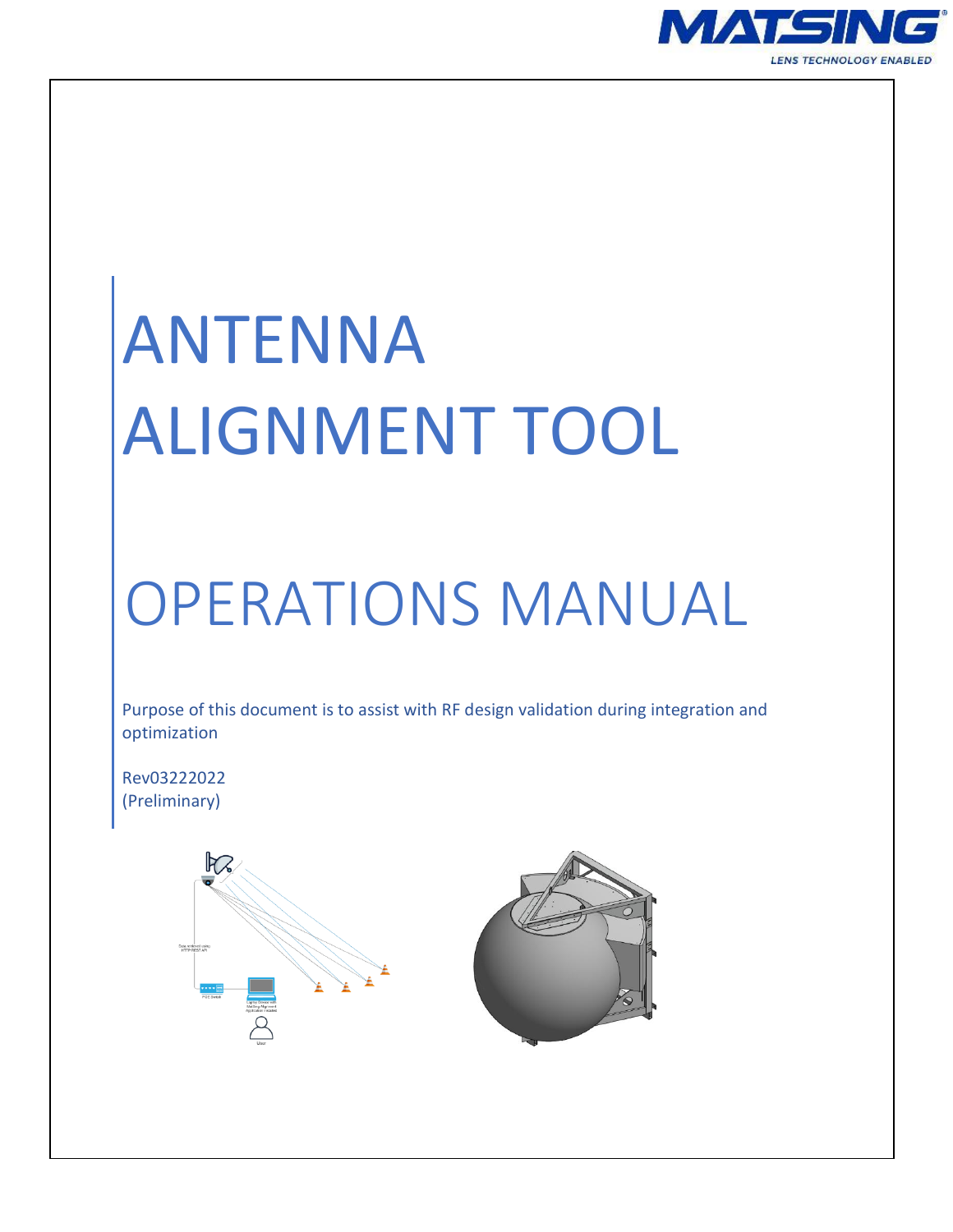

#### **TABLE OF CONTENTS:**

- **1.0 HARDWARE COMPONENTS**
- **2.0 ESTABLISHING HARDWARE CONNECTIONS**
- **3.0 SETTING UP CAMERA CREDENTIALS**
- **4.0 INSTALLING CROSSHAIR ON A NEW CAMERA**
- **5.0 INSTALLING ALIGNMENT TOOL**
- **6.0 CAMERA OPERATION & ANTENNA OPTIMIZATION**
	- **6.1 SELECT AN ANTENNA MODEL TO OPTIMIZE**
	- **6.2 START ZERO**
	- **6.3 PLACE TARGET CONES IN THE FIELD TO DEFINE SECTOR BOUNDARIES**
	- **6.4 LOCATE TARGET CONES IN THE FILED USING THE CAMERA & CAPTURE SCREENSHOTS OF EACH LOCATION**
	- **6.5 DETERMINE THE NEW AZIMUTH AND TILT VALUES**
	- **6.6 CHANGE ANTENNA AZIMUTH**
	- **6.7 CHANGE ANTENNA TILT**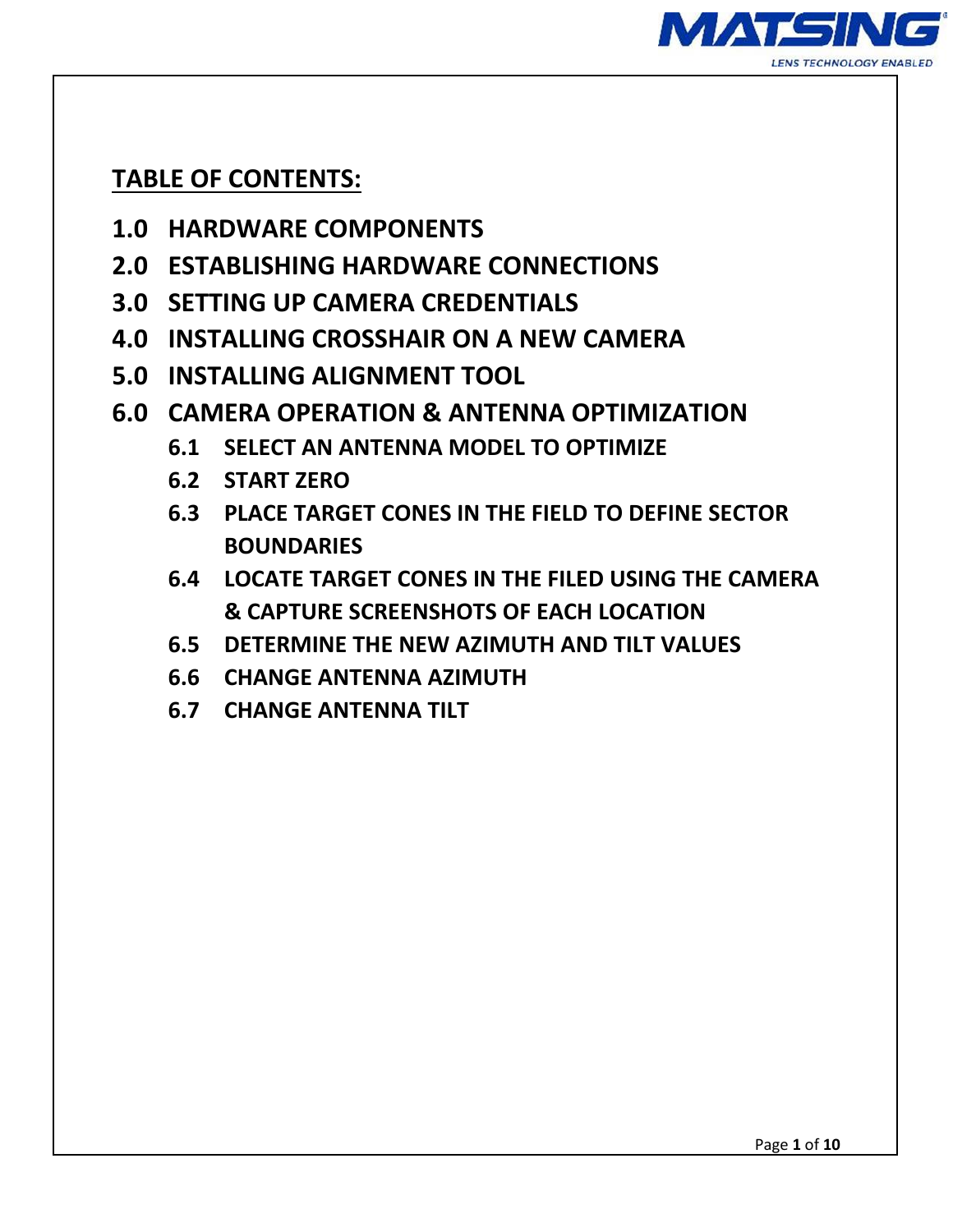

## **1.0 HARDWARE COMPONENTS**

- Laptop (with USB Type C or Ethernet port)
- USB Type C to Ethernet adapter
- Ethernet Cable  $(5' 6')$
- Ethernet Cable (250')
- Axis T8154 POE adapter
- Axis-6135-LE Camera
- Camera Mount
- Antenna Mount (Antenna Model Specific)
- Safety Harness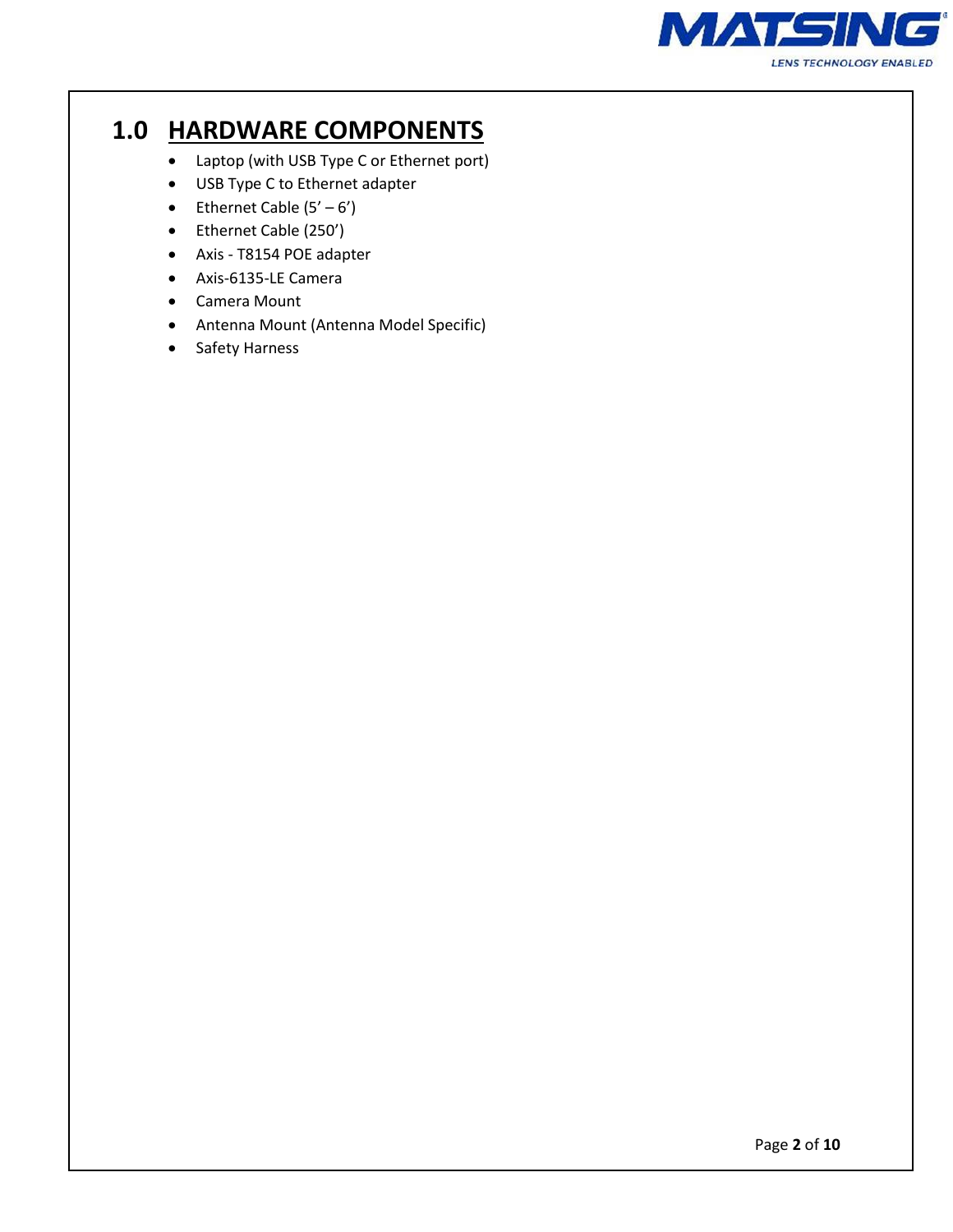

## **2.0 ESTABLISHING HARDWARE CONNECTIONS**

- Connect 250' ethernet cable to the camera
- Connect Camera to the antenna mount
- Tower crew to mount the antenna mount to the antenna
- Install antenna mount to the antenna via two crews, angle brackets and safety harness
- Connect the ethernet cable to the power adapter (T8154) via "DATA PWR OUT" port
- Connect your local PC to the power adapter (T8154) via "DATA IN" port on T8154 POE adapter
- Plug power adapter (T8154) and look for a green light on the adapter

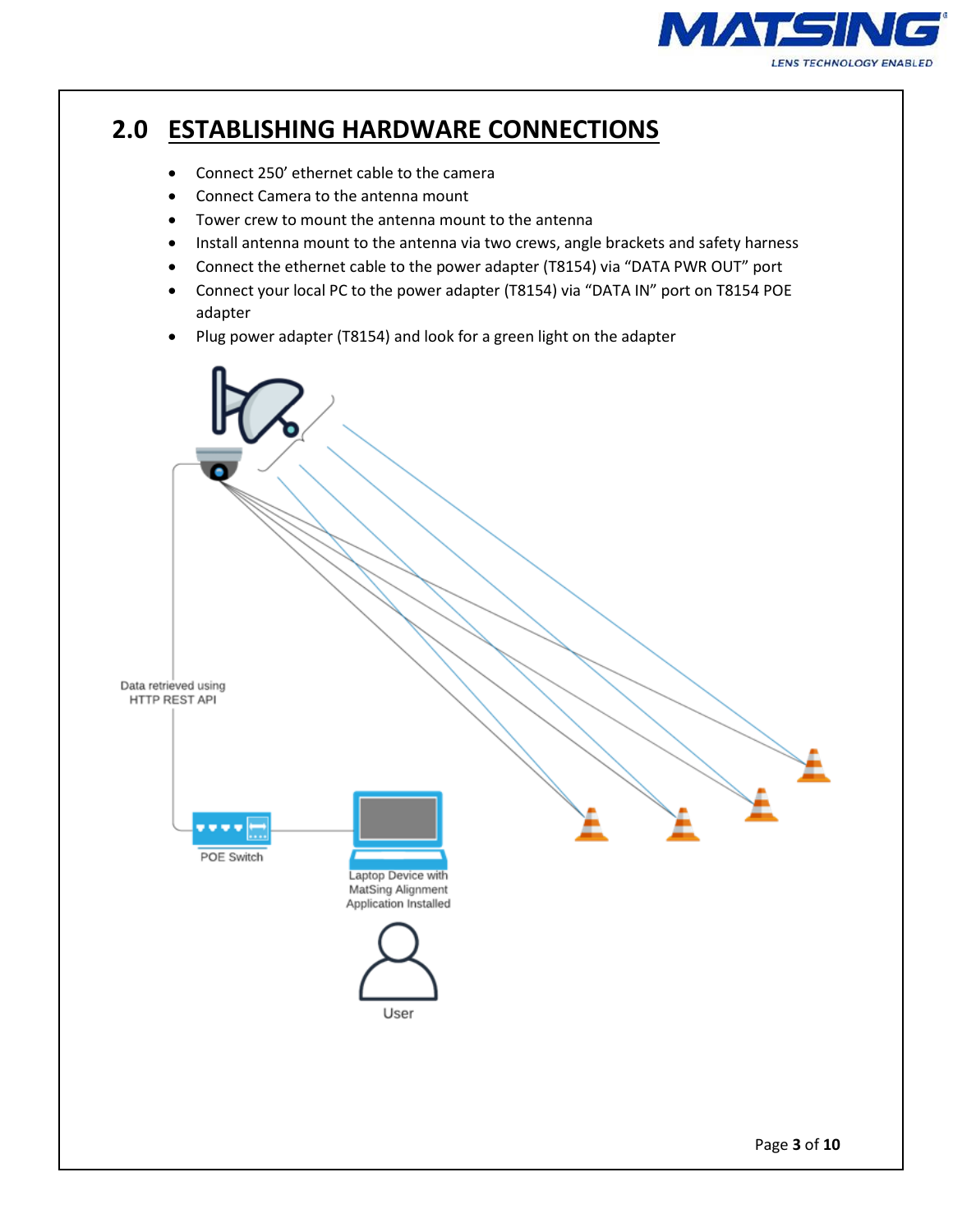

# **3.0 SETTING UP CAMERA CREDENTIALS**

- Turn off Wi-Fi on your PC
- Type in 192.168.0.90 IP Address in the address bar of the web browser
- Set username as "root"
- Set password as "pass"

Note:

- This step is required for the Camera to be integrated with the "MATSING Antenna Alignment Tool-1.0.0".
- If this step is missed, camera will not be discovered in the MATSING Antenna Alignment Tool as the tool uses the username "root" and password "pass" to log into the camera system.
- If you have received a plug and play MATSING Camera Alignment Kit then you can skip this step as this step is completed before Camera Alignment Kit is shipped out to our customers.

#### **4.0 INSTALLING CROSSHAIR ON A NEW CAMERA**

- Don't exit out the camera settings in Step 3.0 (setting up camera credentials)
- Go to settings > Overlay > Image List
- Locate the jpg file named "Matsing-Overlay-Crosshair"
- Choose a File > Open > Done

Note:

- This step is required for the crosshair to show up in MATSING Antenna Alignment Tool-1.0.0.
- If you have received a plug and play MATSING Camera Alignment Kit then you can skip this step as this step is completed before Camera Alignment Kit is shipped out to our customers.

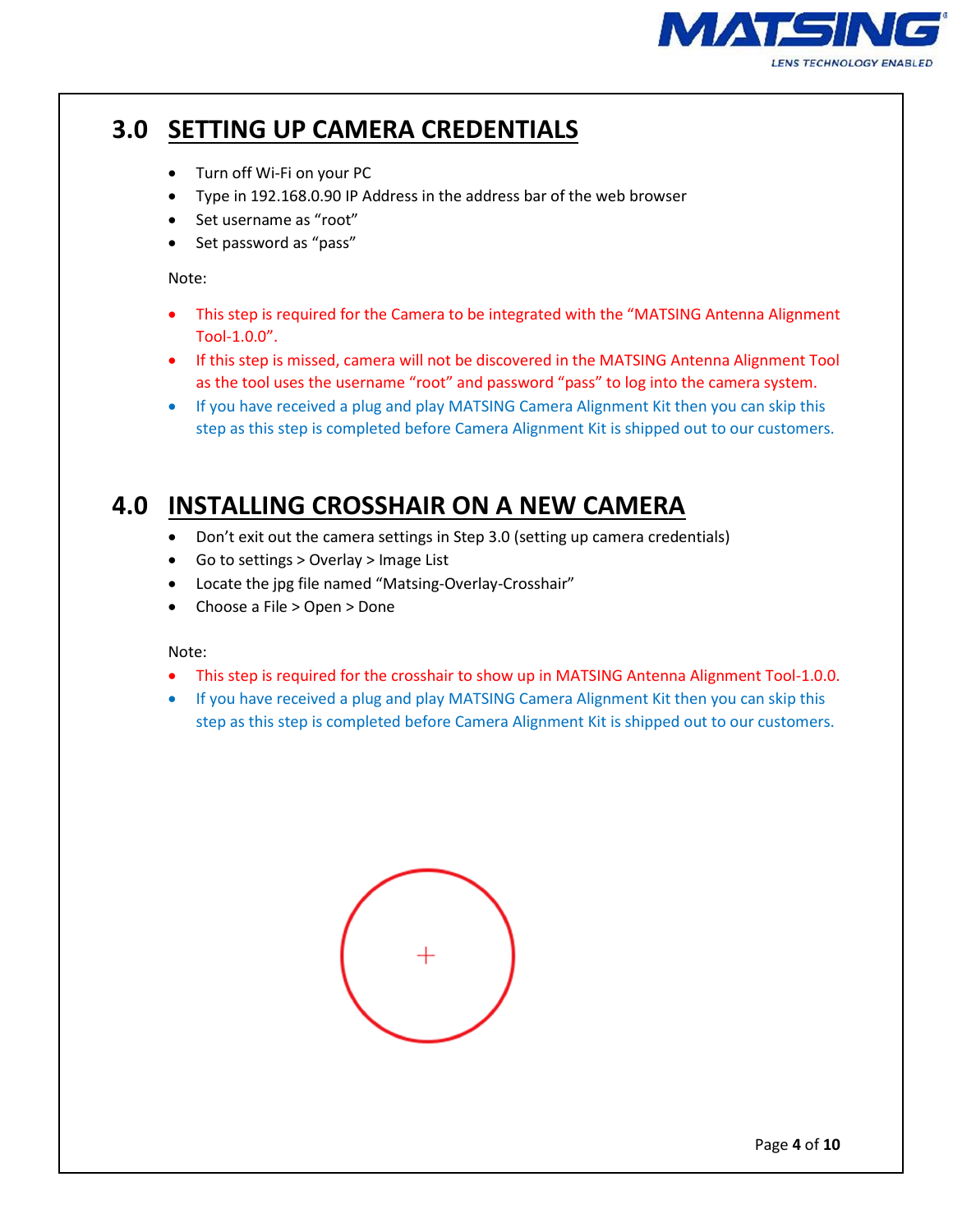

#### **5.0 INSTALLING CAMERA ALIGNMENT TOOL**

- Download "MatSing Antenna Alignment Tool-1.0.0 Setup"
- Run the above application on your local PC
- No installation window will show up while the application is being installed
- Application shortcut will be placed on the desktop
- Camera will show live feed if all connections are setup properly

#### **6.0 CAMERA OPERATION & ANTENNA OPTIMIZATION**

• Below window will show up once camera alignment tool application and hardware are successfully synchronized as mentioned in steps 1.0 through 5.0

| M MatSing Antenna                         |               |                                 |                         | $\Box$<br>$\times$ |
|-------------------------------------------|---------------|---------------------------------|-------------------------|--------------------|
| <b>MATSING</b><br>LENS TECHNOLOGY ENABLED |               |                                 |                         | $\equiv$           |
|                                           |               |                                 |                         |                    |
|                                           |               |                                 |                         |                    |
|                                           |               |                                 |                         |                    |
|                                           |               |                                 |                         |                    |
|                                           |               |                                 |                         |                    |
|                                           |               |                                 |                         |                    |
|                                           |               |                                 |                         |                    |
|                                           |               |                                 |                         |                    |
|                                           | Antenna Model | Beam<br>$\overline{\mathbf{v}}$ | $\overline{\mathbf{v}}$ |                    |
|                                           |               |                                 |                         |                    |
|                                           |               |                                 |                         |                    |
|                                           |               |                                 |                         |                    |
|                                           |               |                                 |                         | Page 5 of 10       |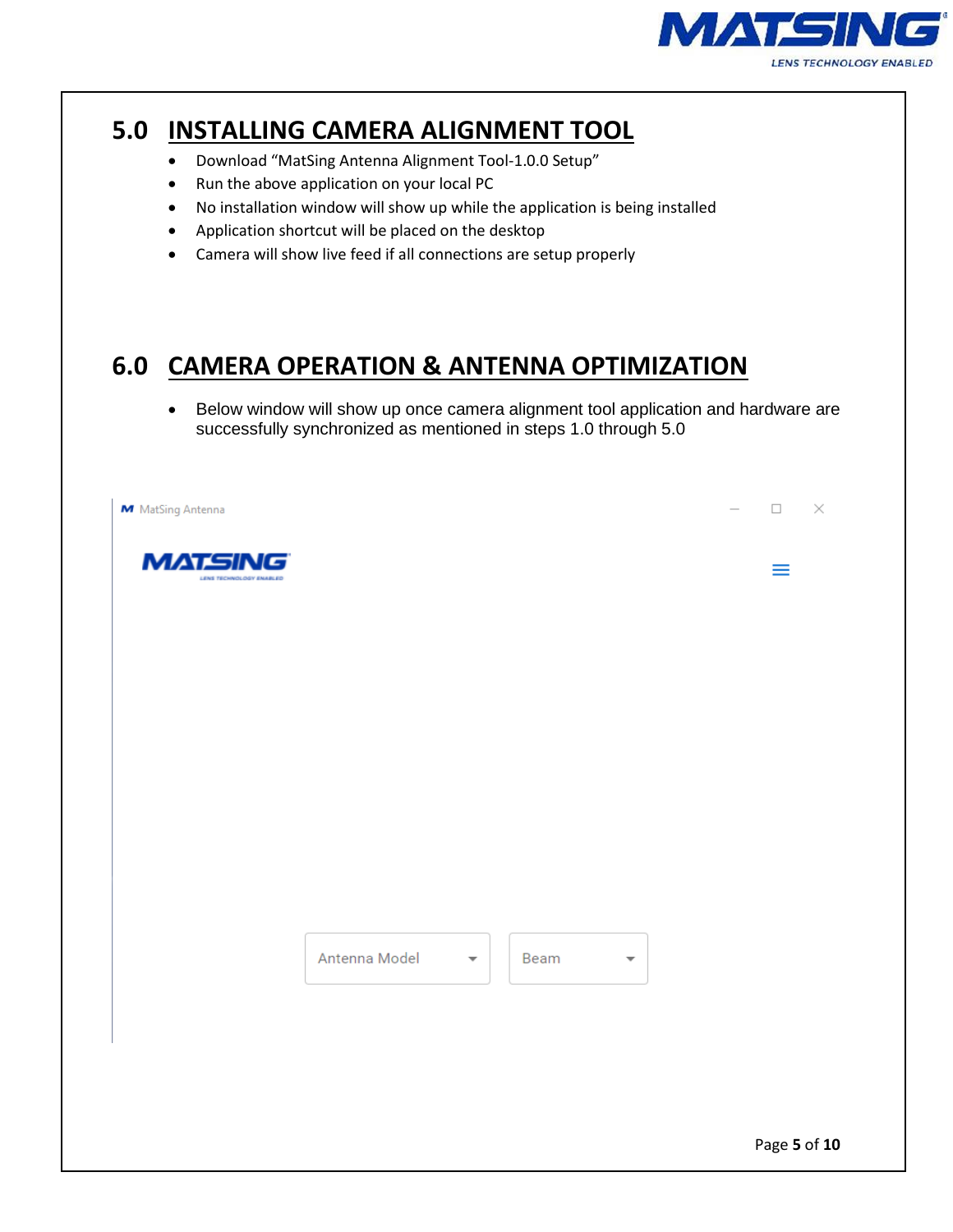

## **6.1 SELECT AN ANTENNA MODEL TO OPTIMIZE**

- Select the desired Antenna Model from the dropdown list as shown in Figure-6.1 & Figure-6.1.1
- Connection to camera mounted to antenna should be automatically detected and established

Figure-6.1

| Antenna Model |  | Beam |  |
|---------------|--|------|--|
| Figure-6.1.1  |  |      |  |
| MS-12.6DB180  |  |      |  |
| MS-48H180     |  | Beam |  |
| MS-6.3DB90    |  |      |  |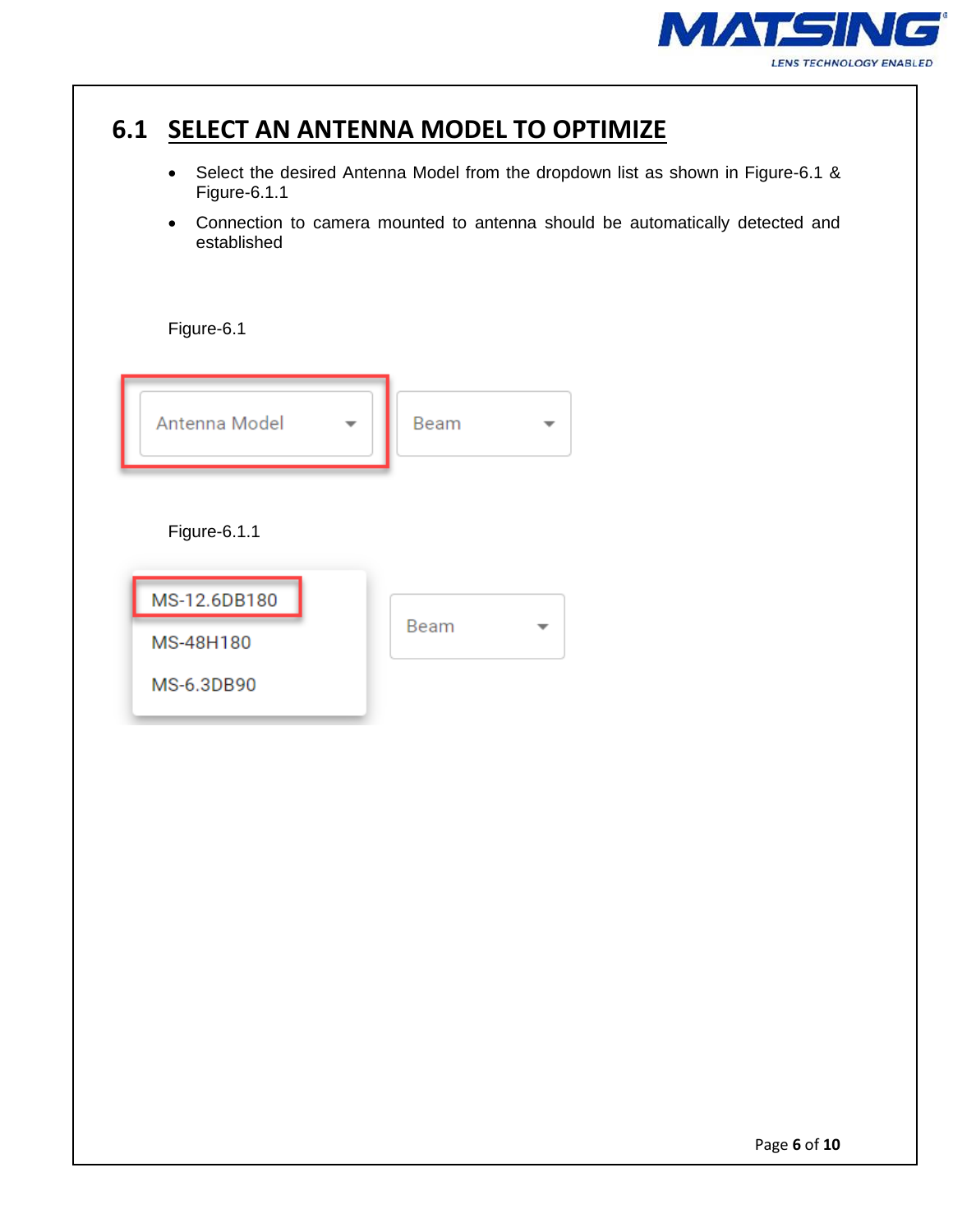

#### **6.2 START ZERO**

• Click on the drop-down arrow to select an option



- Select "Start Zero"
- Camera position will change to a predefined PTZ preset i.e. pan and tilt =  $0$ degree

| MATSIN<br>LENS TECHNOLOGY ENABLED |                 | Start Zero          |
|-----------------------------------|-----------------|---------------------|
| Loading                           |                 | Beam1LOW            |
|                                   |                 | Beam2LOW            |
|                                   |                 | Beam3LOW            |
|                                   |                 | Beam4LOW            |
|                                   |                 | Beam5LOW            |
|                                   |                 | Beam6LOW            |
|                                   |                 | Beam1HIGH           |
|                                   |                 | Beam2HIGH           |
|                                   |                 | Beam3HIGH           |
|                                   |                 | Beam4HIGH           |
|                                   | Antenna Model - | Beam5HIGH           |
|                                   | MS-12.6DB180    | Beam6HIGH           |
|                                   |                 | Beam7HIGH           |
|                                   |                 | <b>Deam OLIIOLL</b> |
|                                   |                 |                     |
|                                   |                 |                     |
|                                   |                 | Page 7 of 10        |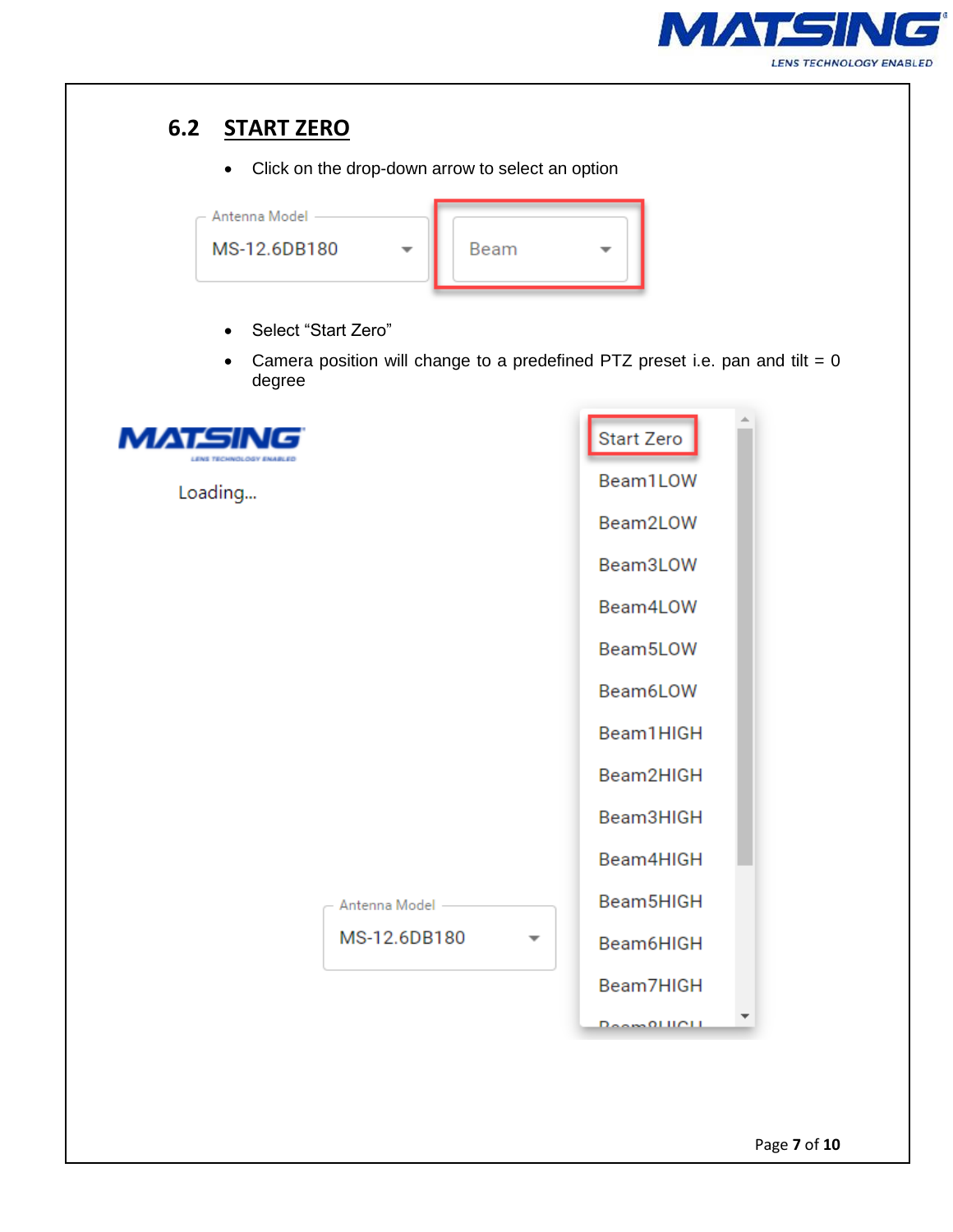

#### **6.3 PLACE TRAFFIC CONES IN THE FIELD TO DEFINE SECTOR BOUNDARIES**

- Based on your design, place traffic cones to identify beam/sector boundaries
- For a venue/stadium it might be quite easy to put traffic cones as sector boundaries
- For a macro site, please pick an alternative instead of traffic cones to label sector boundaries, i.e., highways, local roads, or a particular building
- Matsing recommends identifying these boundaries at the time of design using planning tools i.e., atoll, ibwave etc
- Figure-6.3 shows an example.

Figure-6.3

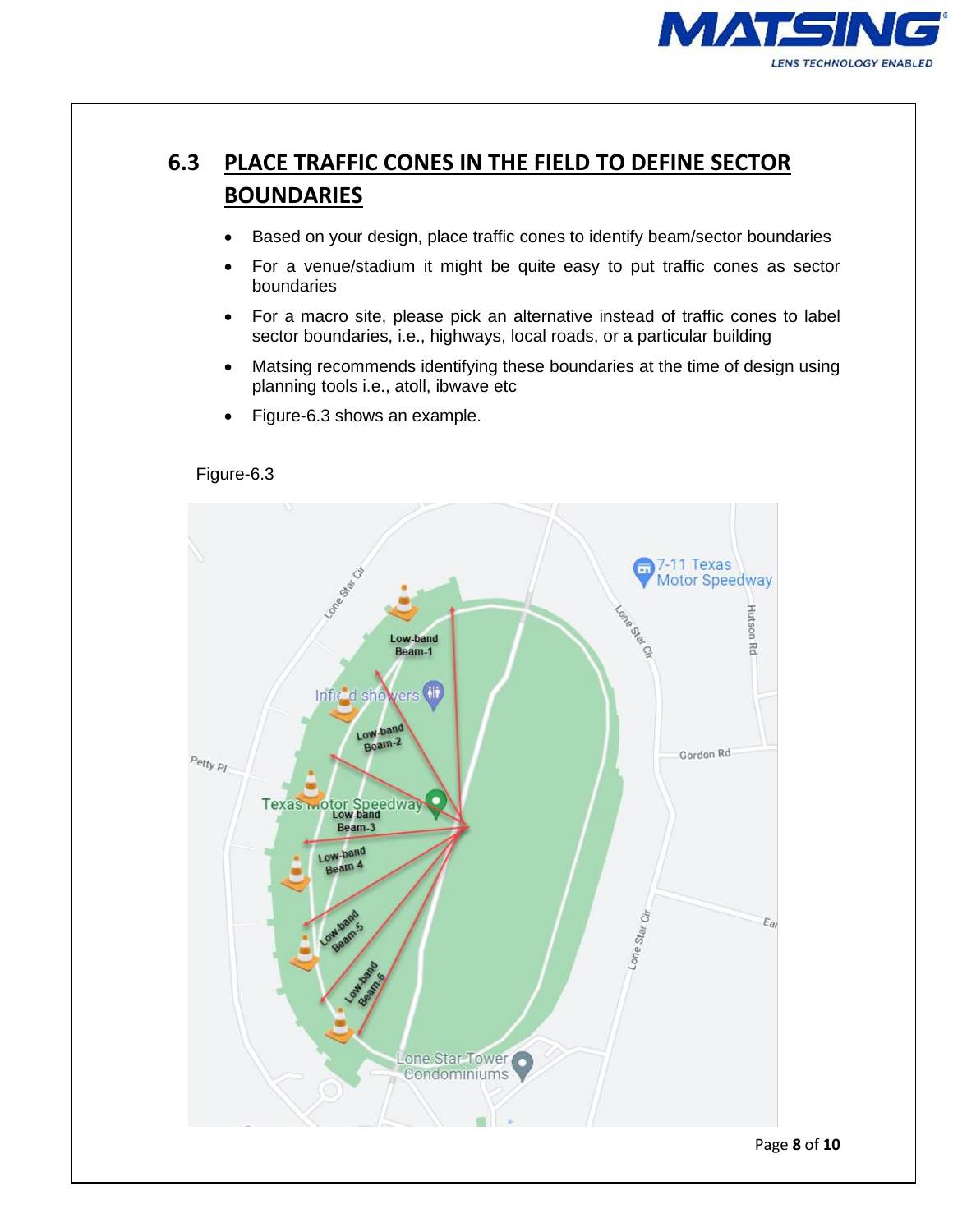

#### **6.4 LOCATE TARGET CONES IN THE FILED USING THE CAMERA & CAPTURE SCREENSHOTS OF EACH LOCATION**

- Continue step 6.2 after "start zero" to locate each target cone for each sector carrier (High & Low Bands in case of MS-12.6DB180 antenna)
- Ensure to capture screenshots of each location & save them using a unique sector & carrier identifier as you would need this information to determine the new azimuth and tilt values
- Low-Band has 6 beams for this antenna
- High-Band has 12 beams for this antenna
- An example of how low-band boundaries would look like can be seen in Figure-6.3

#### **6.5 DETERMINE THE NEW AZIMUTH AND TILT VALUES**

- Determine new azimuth based on the camera validation in step 6.4
- Determine new tilts based on the camera validation in step 6.4

#### **6.6 CHANGE ANTENNA AZIMUTH**

Example.

| Existing Azimuth (degrees) | New Azimuth (degrees) |
|----------------------------|-----------------------|
| - 90                       | 100                   |

#### **6.7 CHANGE ANTENNA TILT**

Example.

| Band / Beam # | Existing Down Tilt (degrees) | New Down Tilt (degrees) |
|---------------|------------------------------|-------------------------|
| Low $/1$      |                              | 10                      |
| Low / 2       | b                            | 11                      |
| High $/1$     | b                            | 10                      |
| High $/2$     |                              | 11                      |
| High $/3$     |                              | a                       |